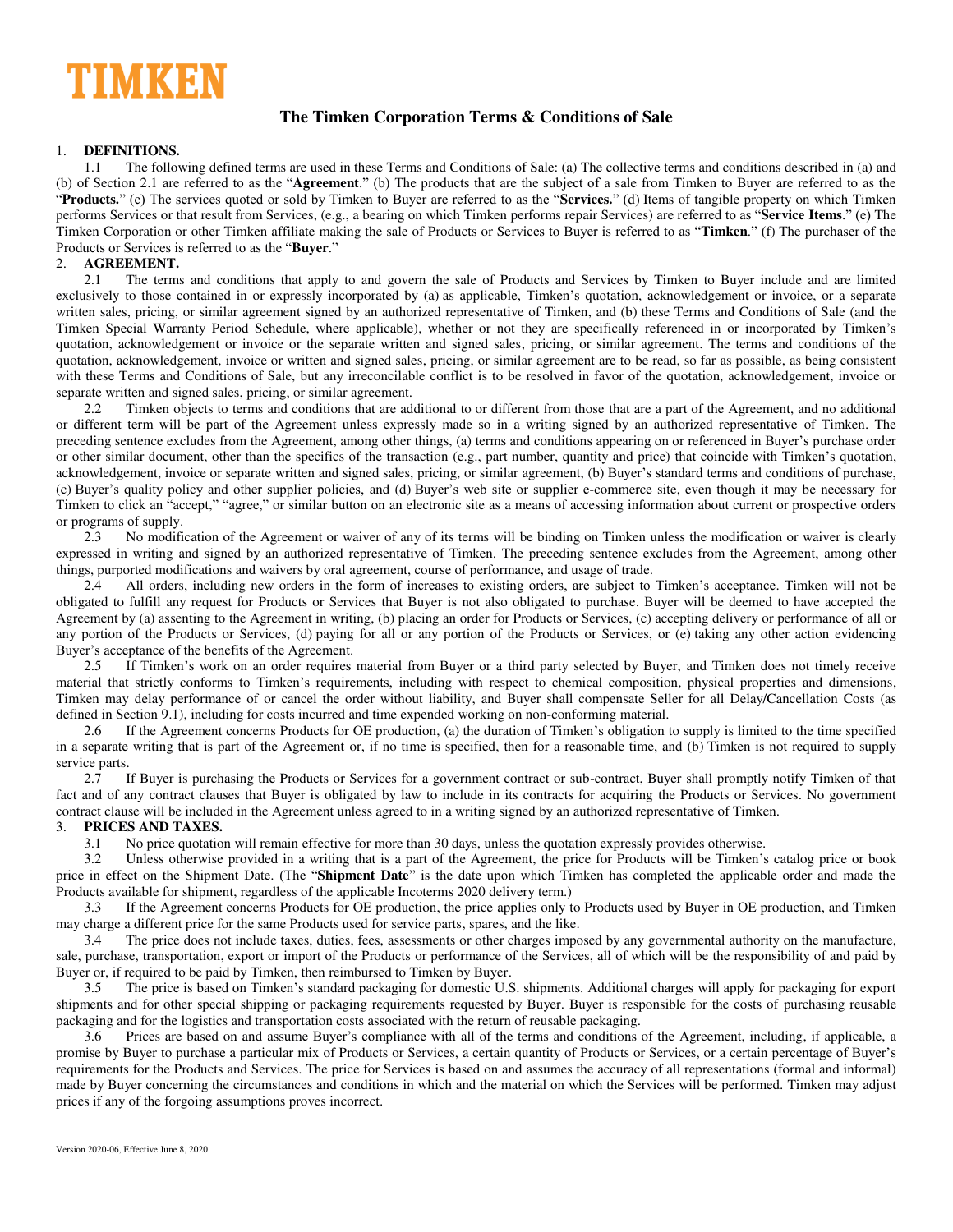3.7 Timken may pass through to Buyer, and Buyer shall accept, any price increase imposed by a supplier or sub-vendor that Buyer requires Timken to use. Except to the extent Buyer and Timken have otherwise explicitly agreed in a separate signed writing, Timken may at any time adjust prices based on or apply a surcharge reflecting changes to energy costs, material costs, labor costs and exchange rates.

### 4. **PAYMENT.**

4.1 Payments are due net 30 days from the date of the invoice and must be made in the quoted currency or, if that is not determinable, then the local currency of the applicable Timken billing center. Buyer shall pay Timken's invoices without discount, setoff or reduction for any reason, including asserted warranty claims or other claims of non-performance by Timken.

<span id="page-1-0"></span>4.2 Timken may modify the payment terms in response to Timken's reasonable doubts as to Buyer's creditworthiness, evidence of which could include a default under any of Buyer's major financing agreements, Buyer's inability to obtain financing, and a reduction in Buyer's credit rating by a major rating agency. The changes Timken may make include shortening the payment period or requiring advance payment. Timken shall notify Buyer in writing of any such changes, and the changes may be made retroactive to include amounts then accrued but unpaid.

4.3 If Buyer fails to make a payment when due or if Timken reasonably deems itself to be insecure in respect of Buyer's ability to satisfy its payment obligations under the Agreement, Timken may, in addition to the actions described in Section [4.2,](#page-1-0) take one or more of the following actions: (a) cancel any outstanding orders, (b) withhold further deliveries of Products and performance of Services, and (c) declare all unpaid amounts for Products previously delivered and Services previously performed immediately due and payable. Buyer shall reimburse Timken for all costs of collection, including reasonable attorneys' fees, incurred as a result of Buyer's failure to make payments when due. The foregoing remedies are in addition to Timken's other rights and remedies under the Agreement and under applicable law, including Section 2-609 of the Uniform Commercial Code.

### 5. **SHIPMENT AND DELIVERY.**

5.1 Indicated or "promised" Delivery Dates, Shipment Dates and Completion Dates are estimates and assume, among other things, timely receipt from Buyer and others of any necessary information, conforming raw materials, and tooling, and of any required advance payment. Timken's failure to meet an indicated Delivery Date or Completion Date will not constitute a breach of the Agreement. (The "**Delivery Date**" is the date upon which Timken has satisfied the applicable Incoterms 2020 delivery obligation. The "**Completion Date**" is the date upon which Timken has substantially completed performing the Services that are subject of an order.) Timken will be excused from any performance obligation to the extent Timken's performance is hindered, prevented or delayed by a cause or event beyond its reasonable control, including an act of God, action of governmental authorities (valid or invalid), fire, flood, windstorm, explosion, riot, natural disaster, disease, epidemic, war, sabotage, labor problems (including lockouts, strikes, slowdowns), failure of or inability to obtain power, material, labor, equipment or transportation, and a court or administrative injunction or order. If Timken's production or delivery is delayed, Timken may allocate production and delivery among its customers in a manner it deems reasonable.

5.2 The delivery term for Products and Service Items is Ex Works (EXW) the designated Timken authorized facility (Incoterms 2020). Risk of loss to Products, Service Items and other items shipped by Timken will transfer upon the Delivery Date. Risk of loss to Products, Service Items and other items returned by Buyer will pass no earlier than Timken's receipt and will not pass at all if Timken did not expressly authorize the return.

5.3 Unless otherwise provided in the Agreement, Timken may select the shipping method and carrier. Timken will not be liable for, and Buyer shall not assert against Timken or deduct from amounts owing to Timken, claims for delay, breakage, loss or damage occurring after Timken has satisfied its delivery obligations. Buyer shall instead make all claims for any such loss or damage directly to the transportation carrier or insurer, as appropriate.

5.4 Buyer is not entitled to reject or refuse to accept Products or Services unless they do not conform to the limited warranty provided in Section [7.1.](#page-1-1) Buyer shall, within 10 days following receipt of Products or Service Items, or completion of Services, as applicable, inspect the Products, Services and Service Items and notify Timken in writing of any nonconformity with the limited warranty, failing which Buyer will be deemed to have waived any nonconformity that was or could have been identified from such an inspection.

#### 6. **PROPERTY; FACILITIES.**

6.1 Buyer is to be considered the owner of all tooling, dies and similar items (a) that Buyer owns and places in Timken's possession for the purpose of manufacturing the Products or providing the Services, or (b) that Buyer pays for as separate items on an order if Buyer and Timken specifically agree in writing that the tooling, dies or similar items will be owned by Buyer ("**Buyer Tooling**"). Buyer is responsible for paying for any necessary replacements of and repairs to the Buyer Tooling.

6.2 Timken assumes no obligation or liability with respect to the Buyer Tooling or any other property of Buyer to which Timken is not taking title, including tangible personal property of Buyer upon which Timken will be performing Services ("**Buyer Property**") other than to exercise reasonable care. Timken is not obligated to segregate, label, protect, insure or take any other specific action with respect to managing and safeguarding Buyer Tooling or Buyer Property. Buyer accepts all risk of loss and damage to the Buyer Tooling and Buyer Property, except for loss or damage caused exclusively by Timken's negligence, and Buyer waives all rights of subrogation for itself and its insurers with respect to any such loss and damage. Buyer hereby grants to Timken a security interest in the Buyer Tooling and Buyer Property to secure all amounts owed by Buyer to Timken. Buyer consents to Timken filing any documentation, including UCC financing statements, useful to perfecting the security interest.

6.3 Timken is to be considered the owner of all tooling, dies and similar items used by Timken in connection with the Products and Services, other than the Buyer Tooling ("**Timken Tooling**"). Buyer acquires no interest in the Timken Tooling, notwithstanding any charges, amortizations or other costs included in the pricing or otherwise paid by Buyer in relation to the Timken Tooling.

6.4 Timken may use the Timken Tooling without restriction in any of its business operations, including in the manufacture of service parts for the Products and the manufacture of products and provision of services for other customers. Timken may retain the Timken Tooling at the conclusion of the commercial relationship between Timken and Buyer with respect to the affected Products or Services.

6.5 Buyer shall provide suitable space, facilities, equipment and materials for any Services or other work to be performed by Timken at a location controlled by Buyer. The space, facilities and equipment must be suitable for the safe execution of the Services or other work.

### 7. **LIMITED WARRANTY.**

<span id="page-1-1"></span>7.1 Timken warrants that, on the Shipment Date, the Products (a) will conform to any specifications explicitly identified on the face of Timken's quotation or acknowledgement or set forth explicitly in another document that is a part of the Agreement, and (b) will be free of defects in material and workmanship that would be discovered by following Timken's standards of manufacture and inspection at the time of manufacture. Timken warrants that the Services will be performed in a good and workmanlike manner in accordance with any specifications explicitly identified on the face of Timken's quotation or acknowledgement or set forth explicitly in another document that is part of the Agreement. THE FOREGOING LIMITED WARRANTY IS IN LIEU OF, AND TIMKEN DISCLAIMS, ALL OTHER WARRANTIES, EXPRESS AND IMPLIED, INCLUDING WARRANTIES OF DESIGN, PERFORMANCE OR PRODUCT LIFE, WARRANTIES OF COMPLIANCE WITH BUYER'S QUALITY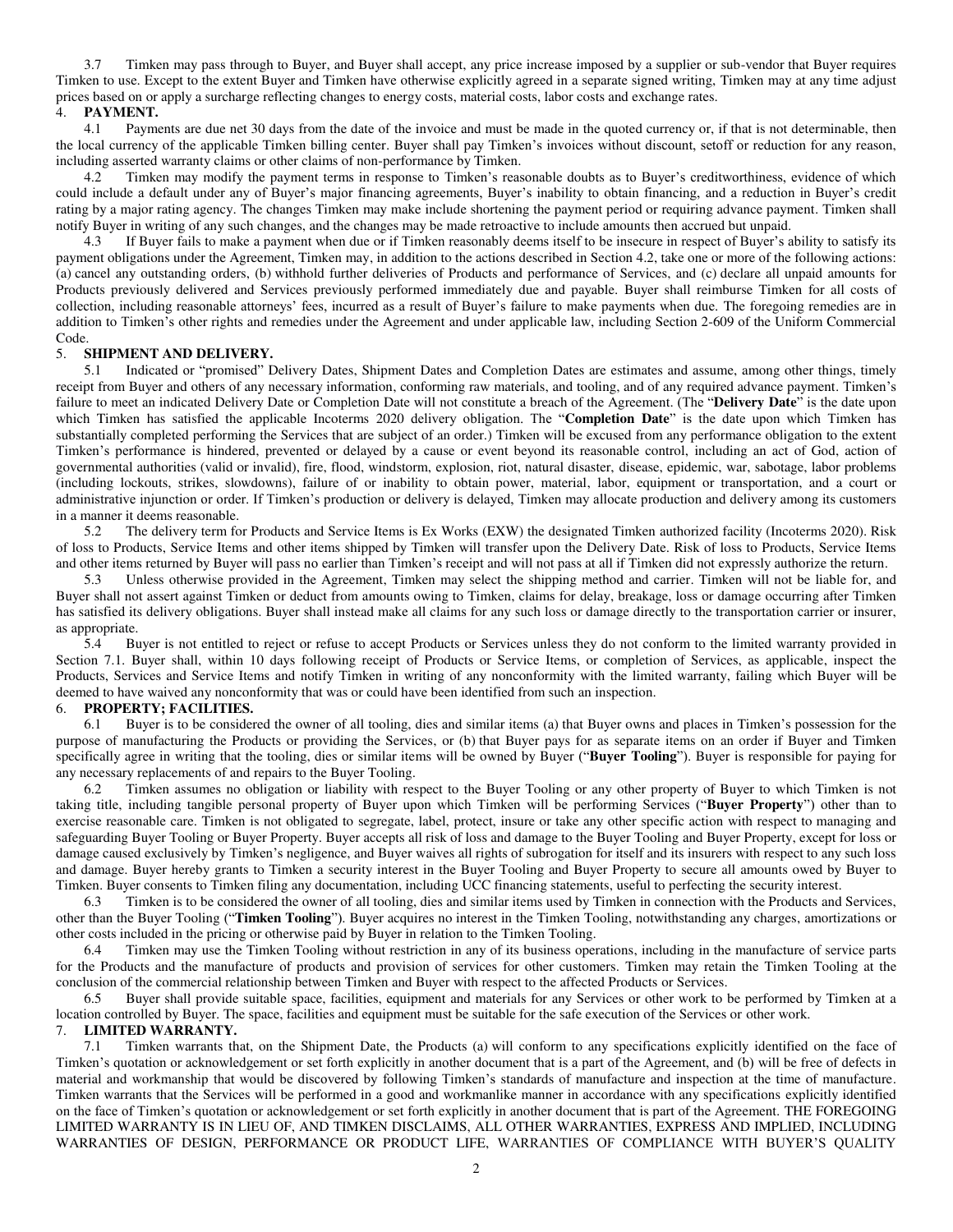#### MANUALS, QUALITY POLICIES, INSPECTION PROTOCOLS AND OTHER POLICIES AND REQUIREMENTS, AND THE IMPLIED WARRANTIES OF MERCHANTABILITY AND FITNESS FOR A PARTICULAR PURPOSE.

7.2 The limited warranty will be void upon any action inconsistent with the proper use and handling of the Products, Service Items or other results of Services, including (a) improper handling, transportation, storage, adjustment, modification or repair (including any modification, addition, or repair made during the applicable warranty period by anyone other than Timken), (b) accident, abuse or improper use (including loading beyond the specified maximum, operation above specified rating or rated capacity, or operation at extreme conditions), and (c) improper selection, sizing, alignment, installation, lubrication, tensioning, protection or maintenance.

7.3 The limited warranty in Section [7.1](#page-1-1) does not apply to Products supplied for testing and evaluation ("prototype parts"). Prototype parts are supplied "AS IS" without warranty of any kind. Timken will have no liability for any claims related to prototype parts, and Buyer shall indemnify, defend and hold Timken harmless from any such claims. Timken makes no warranty to those persons defined as consumers in the Magnuson-Moss Warranty – Federal Trade Commission Improvement Act. Timken does not warrant that the operation or use by Buyer of the Products or Services in its applications will comply with the requirements of any safety code or regulation, or with any environmental or other law or regulation.

### 8. **EXCLUSIVE REMEDY; LIMITATION OF LIABILITY.**

<span id="page-2-1"></span>8.1 If a Product does not meet the limited warranty described in Section [7.1,](#page-1-1) Buyer's sole and exclusive remedy will be, at Timken's choice, repair or replacement of the nonconforming Product (EXW the designated Timken facility) or a credit of a fair amount not to exceed the price paid for the nonconforming Product. If an item of Services does not meet the limited warranty described in Section [7.1,](#page-1-1) Buyer's sole and exclusive remedy will be, at Timken's choice, for Timken to re-perform the nonconforming portions of the Services or issue a credit of a fair amount not to exceed the price paid with respect to the nonconforming portions of the Services. To be entitled to the exclusive remedy, Buyer must (a) submit the warranty claim to Timken within one year (unless a special warranty period for certain Products or Services applies, as set forth in the Timken Special Warranty Period Schedule which can be found at [www.timken.com/TermsandConditionsofSale\)](http://www.timken.com/TermsandConditionsofSale) following the Shipment Date for Products or Completion Date for Services, as applicable (but no later than six weeks following the first discovery of a possible nonconformity), (b) return to Timken 100% or, if agreed by Timken, a lesser but still statistically relevant percentage of the Products or Service Items claimed to be defective, and (c) provide reasonable evidence in support of the warranty claim, including, if requested by Timken, results of diagnostic tests, evaluations and investigations performed by Buyer or Buyer's customer. The warranty claims limitation period for repaired or replaced Products and re-performed Services will expire at the same time as the original warranty claims limitation period.

8.2 The remedy described in Section [8.1](#page-2-1) is Buyer's sole and exclusive remedy for a breach of the limited warranty and for any other claim relating to the Products and Services, regardless of the basis of Buyer's claim, whether it is in contract, tort, express or implied warranty, negligence, strict liability or otherwise, and regardless whether any damages were caused by Timken's negligence or by any defect in the Products or Services. Without limiting the generality of the preceding sentence, Timken will not be liable for, and Buyer shall not assert, any of the following, whether or not due to Timken's negligence or due to a defect in the Products or Services, and regardless whether the basis is product warranty, delayed or incomplete delivery, negligence or any other cause: (a) consequential, incidental, indirect, special and punitive damages; (b) the cost of removing and reinstalling Products or Service Items, sending Products or Service Items to Timken for warranty inspection, and any other work performed on the Products or Service Items; (c) damage to or the cost of making adjustments or repairs to any mechanism, equipment or machinery in which the Products, Service Items or other items that were the subject of Services were installed; (d) loss of profits or revenue, loss of use, line shut-down, cost of capital, and cost of substituted product, facilities or services; and (e) claims of Buyer's customers or other third parties for damages or penalties, whether or not Buyer is legally obligated to pay them. Timken's maximum liability for all claims and losses relating to the Products and Services shall be the price confirmed by Timken for the individual Product or Service giving rise to the claim or loss. The foregoing disclaimers and exclusions will apply even if the exclusive remedy described in Sectio[n 8.1](#page-2-1) fails its essential purpose.

8.3 An action by Buyer to enforce a warranty claim, whether by court action, arbitration or other proceeding, will be barred unless commenced within one year following Timken's notification to the customer of Timken's determination (for example, on the validity of the warranty claim or the availability or scope of the remedy) upon which Buyer's claim is based.

# 9. **DELAYS, CHANGES AND CANCELLATIONS.**

<span id="page-2-0"></span>9.1 "**Delay/Cancellation Costs**" include all labor, materials, overhead, general and administrative costs, restocking charges, surcharges levied on material by outside suppliers, sub-vendor cancellation charges, excess inventory charges, value of storage space, inventory tax charges, banking and finance charges, scrapping and disposal fees, and other harm, costs and charges incurred directly or indirectly by Timken in connection with a requested delay or cancellation of an order for Products or Services. An "**Order**" includes a purchase order for a specific quantity and a release under a blanket purchase order. When Timken and Buyer operate on a rolling forecast basis, an "**Order**" includes the quantity of Products or Services scheduled for delivery or performance within the firm order period agreed to between Timken and Buyer or, if Buyer and Timken have not agreed to a specific firm order period, then Timken's published or announced firm order period [\(www.timken.com/TermsandConditionsofSale\)](http://www.timken.com/TermsandConditionsofSale).

<span id="page-2-3"></span>9.2 Buyer is not entitled, without Timken's prior written consent, which may be withheld or conditioned in Timken's sole discretion, to delay a delivery of Products or performance of Services for all or any part of an Order. Timken may treat as a cancellation subject to Section [9.3](#page-2-2) any proposed delay greater than 60 days. If Timken consents to the delay, Buyer shall pay a delay charge in an amount determined in Timken's sole discretion to reflect all applicable Delay/Cancellation Costs, including, at a minimum, a storage charge, inventory carrying costs, financing costs associated with the finished Products, work in process and raw materials, and costs of inactive labor, from the original request date until the time of delivery or performance.<br>9.3 Buver is not

<span id="page-2-2"></span>9.3 Buyer is not entitled, without Timken's prior written consent, which may be withheld or conditioned in Timken's sole discretion, to cancel all or any part of an Order. If Timken consents to the cancellation, Buyer shall pay a cancellation charge in an amount determined in Timken's sole discretion to reflect all applicable Delay/Cancellation Costs plus a reasonable and equitable profit for Timken. Upon payment of the cancellation charge, Buyer will be entitled to all un-disposed raw materials, work in process and finished Products, shipped at Buyer's expense.

9.4 If, having awarded a production program to Timken, Buyer or Buyer's customer delays or cancels the program prior to launch, cancels the program prior to the end of the originally contemplated duration, or resources the program to another supplier of the Products, then, in addition to any amounts owing under Section [9.2](#page-2-3) or Section [9.3](#page-2-2) and any price increase resulting from the application of Section [9.5,](#page-2-4) Buyer shall reimburse Timken for the loss of value of the program to Timken and Timken's unrecoverable or increased investment costs, including the costs associated with capital equipment, tooling paid for by Timken, engineering costs and obsolete material. Timken may treat as a cancellation any program delay greater than three months.<br>9.5 Buver

<span id="page-2-4"></span>Buyer is not entitled, without Timken's prior written consent, which may be granted or withheld in Timken's sole discretion, to make any changes to the design, material specifications, quality requirements, approved raw material suppliers or any other aspect of the Products or